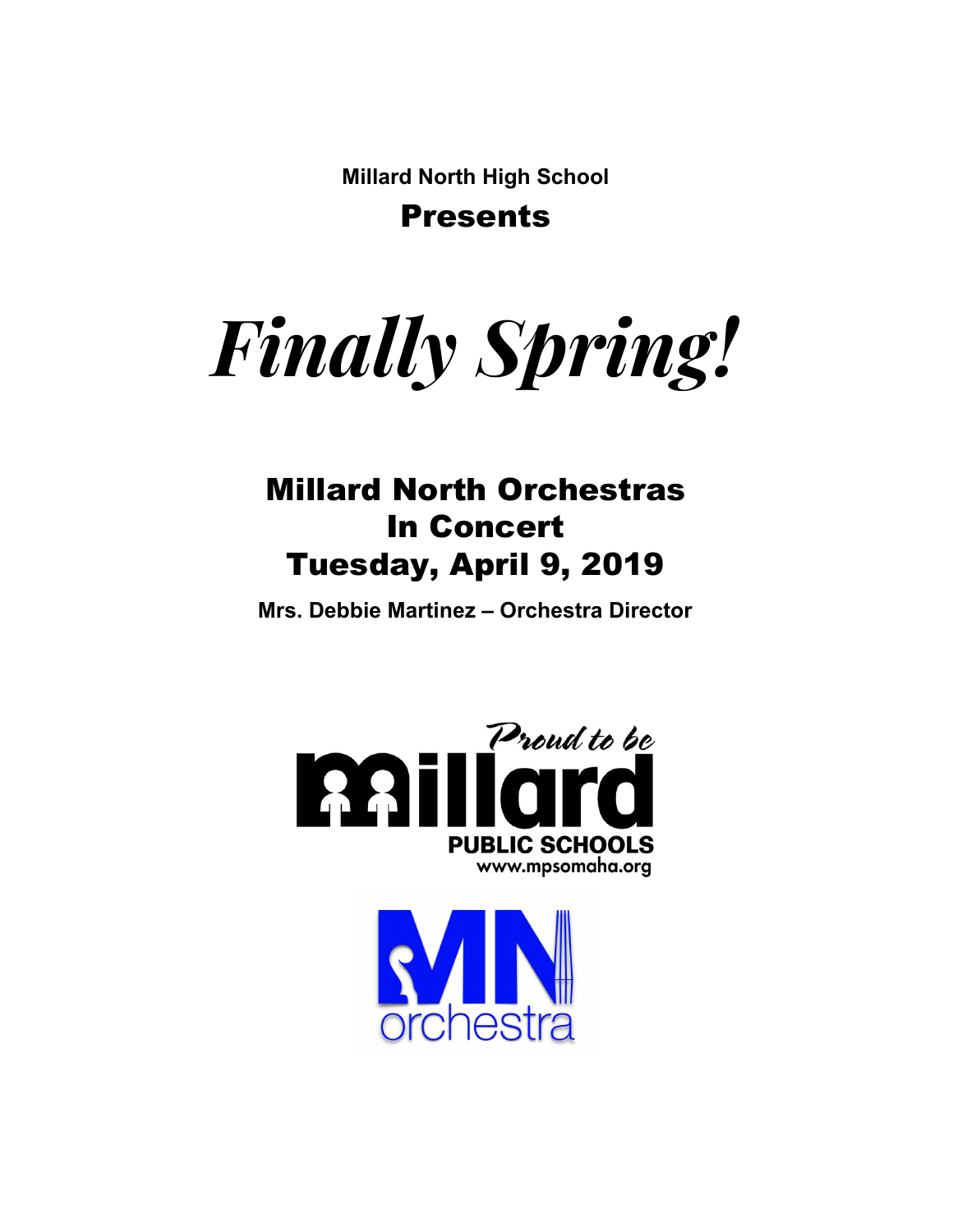#### **Millard North Orchestra ~ Tuesday, April 9, 2019** Program

#### **Philharmonic Orchestra, 5th hour**

| Student Conductor: Apurva Hari                                         |                              |  |
|------------------------------------------------------------------------|------------------------------|--|
|                                                                        |                              |  |
| <b>Student Conductor: Lilly Doeppers</b><br>Violin Soloist: Sachi Lele | Cello Soloist: Alyssa Lutzow |  |
|                                                                        |                              |  |
| Student Conductor: Manogna Muktineni                                   |                              |  |

#### **Symphony Orchestra, 2nd hour**

Procession of the Sardar.…………………….Mikhail IppolitovIvanov, arr. Merle J. Isaac

Shaker Dance and Lament (from *Tapestry: A New England Suite)* …….James E. Clemens

| Based on dance tunes from Arbeau's "Orchesographie" (1588) |  |  |  |  |  |  |  |
|------------------------------------------------------------|--|--|--|--|--|--|--|
|                                                            |  |  |  |  |  |  |  |

- I. Basse-Danse Student Conductor: Ashlie Mendoza
- II. Pavane Student Conductor: Lizzy Eason
- VI. Mattachins (Sword Dance) Student Conductor: Robyn Handley

Hallelujah Chorus from *The Messiah* .……….George Friedrich Handel, arr. Merle J. Isaac Student Conductor: Grace Klinefelter

#### **Symphony Orchestra, 1st hour**

| IV. Finale (Tema Russo)                  |  |
|------------------------------------------|--|
| <b>Student Conductor: Matthew Halbur</b> |  |

The Chronicles of Narnia: The Lion, The Witch, and The Wardrobe……………………. ..............................Harry Gregson-Williams, Steve Barton, arr. Stephen Bulla Featuring: *Children's Theme, The Wardrobe, The Sword, Picnic Talk/The Meeting, Ed and the White Witch, Turned in for Sweets, Knighting Peter, Crossing the River*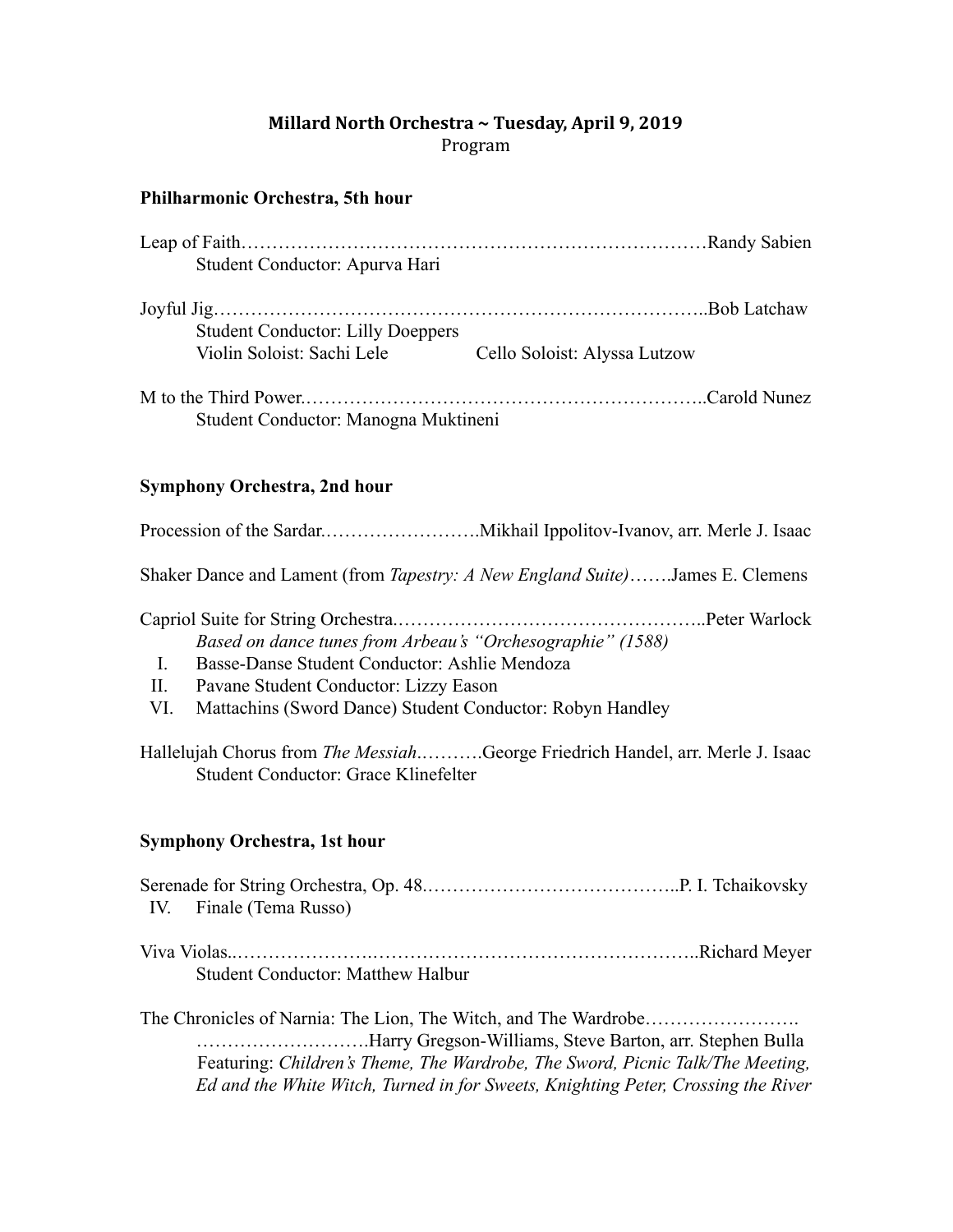#### **A TRIBUTE TO OUR SENIORS**

It has been an honor and a privilege to work with the class of 2019! They have been one of the hardest working classes, displaying the most growth over the course of their time here. Best of luck to each one – you have made a positive impact and we will miss you!

*\*Note – if seniors chose to submit bios, they appear below. Students are listed in alphabetical order by name – instrument – and number of years they have participated in MNHS Orchestra.*

- **T. J. Beacham violin 4 years:** T.J. has played since the fourth grade and would like to thank both his orchestra teachers he has had along the way. T.J. enjoys all the friends he has made in the orchestra. T.J. wants to attend UCS in Fort Collins to study Zoology.
- **Kaitie Beccard cello 4 years:** Kaitie would like to thank her family, friends, and teachers who have helped her so far. She has participated in orchestra, color guard, and winter guard throughout high school. She will be attending Missouri State University and is planning on studying chemistry.
- **Ethan Chen** violin 4 years: In my four years at Millard North, I've participated in many activities and programs, including the IB Diploma Program, Orchestra (obviously :-)), Science Olympiad, Mustang Mentoring, and others. Right now, I intend to study computer science at UCLA. It's been an awesome experience in Orchestra these last four years!
- **Lizzy Eason violin 4 years:** Lizzy has been playing the violin since fourth grade, and loves the orchestra family she has made with all her heart. Outside of orchestra, Lizzy is involved in theater tech and Cody Practice Club. Also, she enjoys looking at pictures of pigs in teacups and dogs with flower crowns. She would like to thank her family, friends, and the MN music department for their love and support.
- **Gracie Fagan viola/trumpet 4 years:** Gracie Fagan has participated in the MN orchestra as both a trumpet and viola player, and has enjoyed every minute of it. As well as playing music, Gracie also writes music for ensembles in the area, including the orchestra, MN bands, and show choirs. Gracie is very thankful for the support from her family, friends, and teachers to believe in herself and follow her passions.
- **Rachel Folts violin 4 years:** On top of orchestra, she has been involved in varsity state diving for all four years of her high school career and has been recognized for her artistic and academic achievements. She will attend UNL for mechanical engineering in the fall and hopes to continue playing in an ensemble in college.
- **Campbell Haasch percussion 3 years:** Band and Orchestra have been an incredible part of Campbell's life for the past four years. Graduating is bittersweet but he is thankful for all the great memories he's made at Millard North.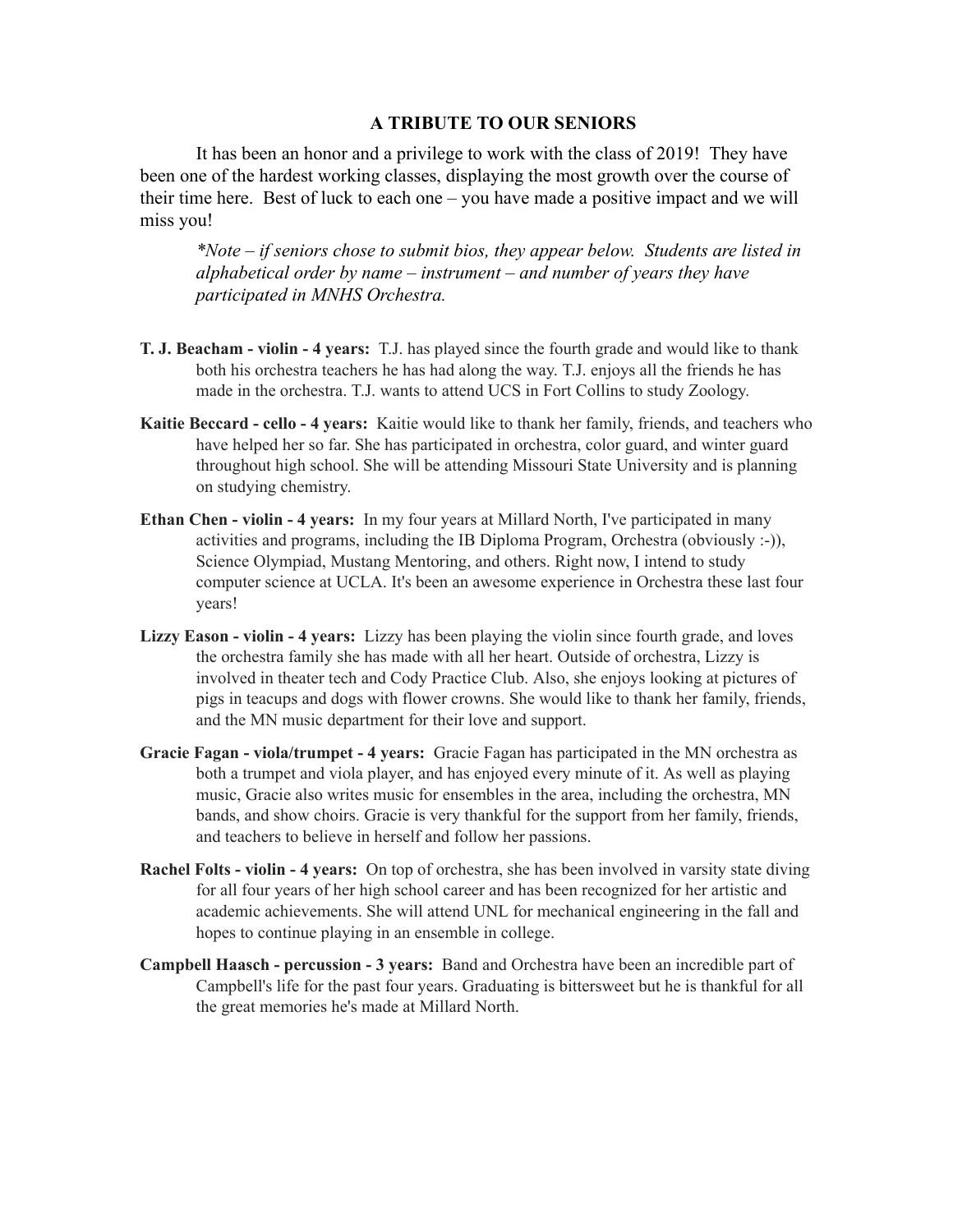- **Matthew Halbur violin 4 years:** I've participated in marching band, forensics, debate, science olympiad, etc. Shout out to my violin for still sounding good after 4 years of not changing strings. After I graduate, I'll be planning on sleeping and becoming a master tier player. :D
- **Gabby Hiatt cello 4 years:** I am a member of orchestra, band, NHS, and the theatre department. My hobbies include photography and filmmaking which I will be majoring in next year at Columbia College Chicago. I hope to pursue a minor in music and technical theatre. Thank you to my friends and family for their constant love and support.
- **Kieffer Holder bass 4 years:** Kieffer has played bass for 9 years. He would like to thank all his friends and family. Also .... cheese, lots of cheese.
- Asher **Jerald-Mends** cello 4 years: The first instruments I played in my years of school were cello and clarinet. I also did cross country. During my years the people who supported me most were my family and several teachers I have had that also made me feel inspired to try my best in school, wanting to learn new skills. My four years in high school were very hard but I was motivated to keep going.
- **Aiden Kitchen percussion 3 years:** Aiden has been in the marching band for all 4 years of high school, and has participated in orchestra winds for the last 3. His crowning achievement in this activity is playing the bicycle horn in "Concerto Gross" while dressed as a prepubescent Ron Weasley.
- **Grace Klinefelter violin 4 years:** Grace has been involved in orchestra since she was in the fourth grade, and has loved every minute of her time playing violin. She is also a varsity debater, coordinator of Cody Practice Club, a middle school debate coach, and a dancer. Because Grace turned this in before college decisions were announced, you will have to track her down to badger her about her plans for college, but she plans to study political science and Spanish somewhere. Grace would like to thank her teachers, friends, and family for their love and support -- and a special thanks to Mrs. Martinez for four amazing years.
- **Zach Krausman trombone 3 years:** Zach has participated in marching band, wind symphony, jazz band, stage band, orchestra winds, pit orchestra, National French honors society. He plans to go to Florida State University and study business/finance/economics and plans on staying involved with the music program there as well. I love orchestra winds with a passion and I would die for Mrs Martinez!
- **Justin** Le viola 4 years: Justin has been a part of the high school orchestra for all four years, in addition to other activities such as Science Olympiad, Latin Club, and the IB Diploma Program. Justin plans on attending the University of Nebraska at Lincoln.
- **Samantha Lu violin** 3 **years:** Samantha has been involved in other activities including FCCLA, show choir stage crew, mustang ambassador, student council, mustang mentoring program, and senior class board. She will be attending the University of Omaha and major in business.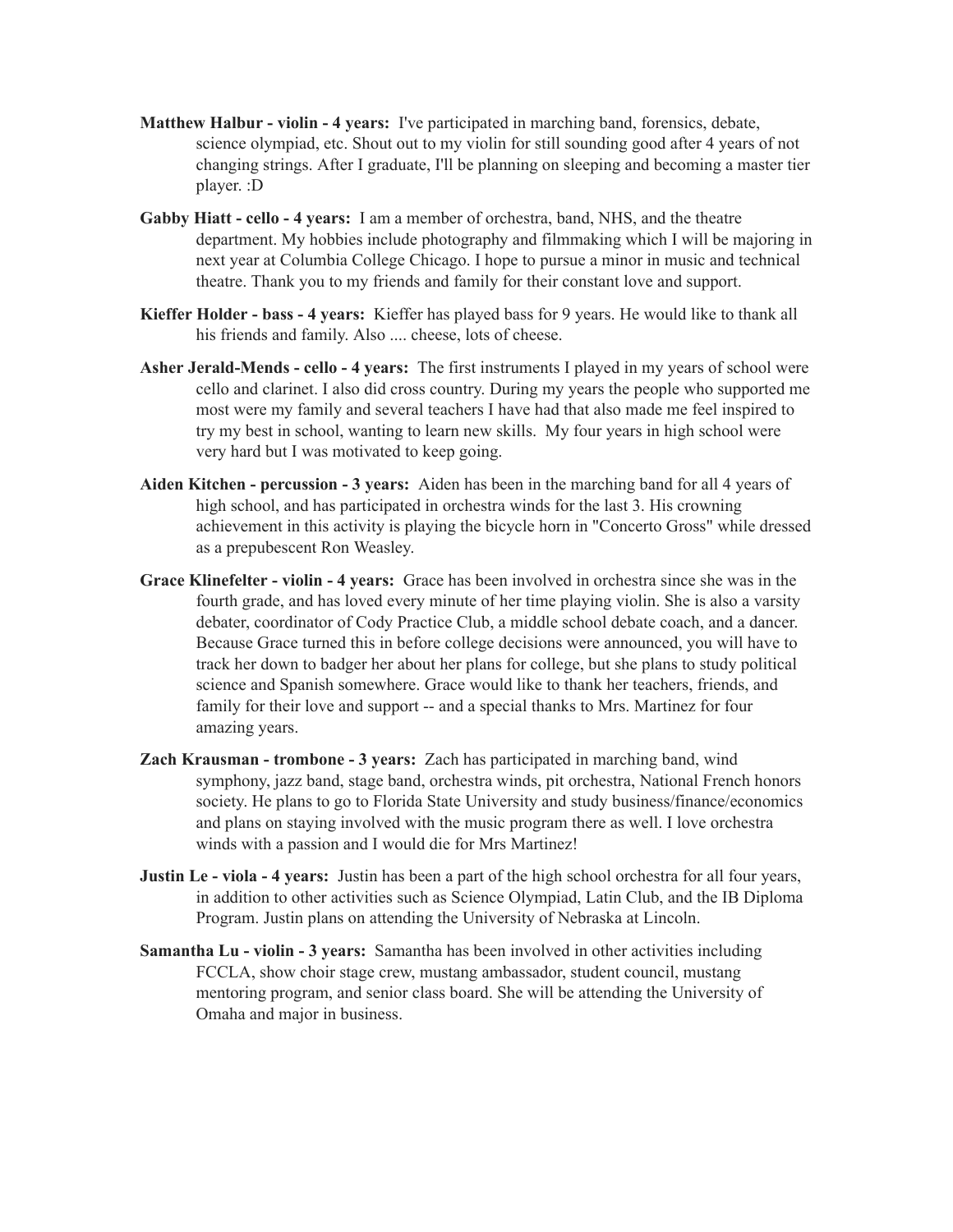- **Caroline Mattern clarinet 2 years:** Caroline has been a member of the band for the past four years and a member of orchestra winds for two. She is extremely thankful of the Millard North music directors' dedication to her education and plans to attend the University of Nebraska Lincoln next fall.
- **Miranda McDaniel violin 4 years:** Along with orchestra, Miranda has participated in Cross Country, Track, and Debate. She is also part of the International Baccalaureate program and plans to attend the University of Kansas next year. Miranda would like to thank Mrs. Martinez for four amazing years of orchestra.
- **Ashlie Mendoza violin 4 years:** I have been a part of orchestra since 4th grade. I hopefully will continue to play once I'm in college and further in the future. During high school I have been apart of Sexuality and Gender Acceptance club, SAGA for short, Poetry club, Campus Life and Gamers club. I'm glad to have had this experience and to be able to grow with music and with people who I have grown to love. Thank you Orchestra for memories.
- **Justin Morrow clarinet 3 years:** Justin is a senior at Millard North who participates in robotics, skills USA, marching band, and show choir. After high school, Justin plans on attending the Raikes School of computer science and business at UNL and become a computer engineer.
- **Casper Muessigmann bass/bassoon 3 years:** Casper has played bassoon for five years and bass guitar for seven years. He plans to attend UNL in the fall, majoring in social work.
- **Rylen Neubauer violin 4 years:** I always enjoyed coming into orchestra and listening/playing whatever songs we were given. The feeling when a piece comes together was one of the more rewarding of my high school experience.
- **Elizabeth Nielsen violin 4 years:** In addition to orchestra, Elizabeth has participated in Writers' Club, French Honor Society, and National Honor Society at MNHS. Outside of school, she has both played and coached volleyball. After graduating, Elizabeth will be attending UNL and plans to major in architecture. She would like to thank her younger brother for helping her record all of her auditions for Chamber Orchestra, even if he ruined most of the takes by laughing at inopportune times.
- **Oliver Niu violin 4 years:** Along with orchestra, Oliver has participated in debate and is an IB diploma candidate. He would like to thank Mrs. Martinez and the entire orchestra family for an amazing 4 year orchestra experience. Next year, Oliver will be studying philosophy and political science at Columbia University.
- **Anjali Nooka violin 4 years:** In high school, I have participated in yearbook as the photo-editor-in-chief, forensics, NHS, and French Honors Society. I plan to go to UNL and major in Psychology on the Pre-Medicine route. I would like to thank my parents and Mrs. Martinez for getting me this far and for helping me further my education through music.
- **Isaac Osmanson cello 4 years:** Orchestra was one of the most enjoyable classes I had. I would look forward to it every day and I knew that I could perform well in it and it would turn a bad day around for me. Thank you to all the people who supported me, and Ms. Martinez for putting up with my mountains of late assignments.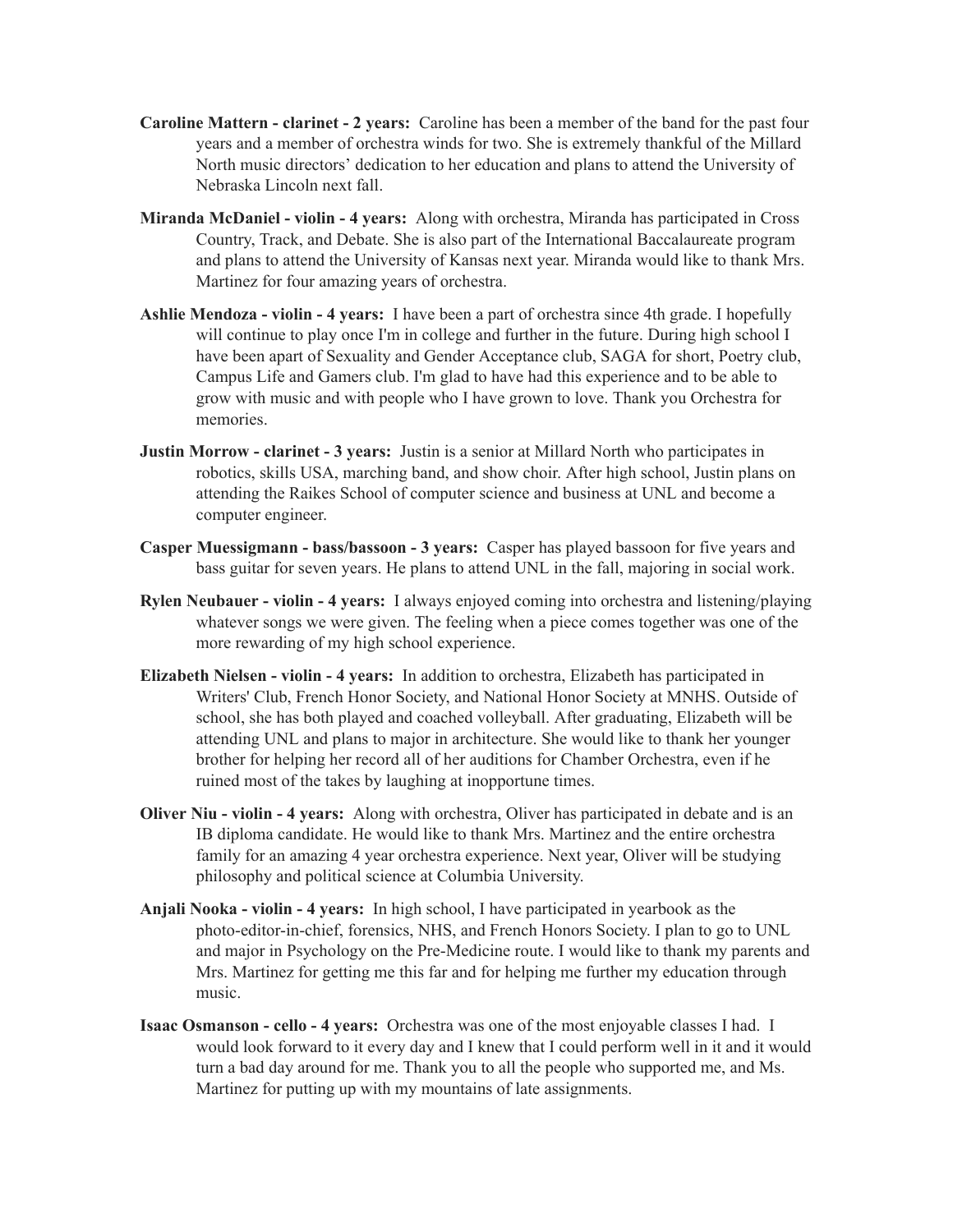- **Lucy Peterkin clarinet 3 years:** Lucy has had so much fun making music with her friends as a member of Orchestra Winds! Outside of orchestra she participates in band, choir, show choir, National Honor Society, and Spanish Honor Society. She is so grateful to the Millard North Music Department for providing such wonderful, enriching programs. Next year, Lucy plans to study International Business and Spanish as a member of the UNL Nebraska Business Honors Academy.
- **Dalin Plog horn 4 years:** With doing band and orchestra, in my high school career, I now plan to play French horn professionally for the rest of my life. Thanks to all the staff who helped and pushed me through my 4 years here.
- **Lauren Qiu flute 3 years**: In addition to orchestra, Lauren has also participated in band and the IB diploma program throughout high school. She has no idea what to do in college and would like to extend a warm thank you to the friends, family and wonderful teachers in the Millard North music department who make everything possible.
- **Cooper Rohde bass 4 years:** William Talbot is the best man in the Orchestra. Cooper would like to thank his family for their support and encouragement and Bryce, for being his spirit animal.
- Adam Rutherford bass 4 years: Adam Rutherford is a 17-year-old obsessed with pop culture with a dry sense of humor. His high school career has taken him far and wide, from the busy and bustling community of the Millard North Forensics Team, to the friendly space of the school's Writers' Club. He has gained many friends, and found a passion in writing and doing funny voices, always getting excited when he gets to do a video project to blend the two together. His hobbies include watching anime and older TV shows, writing stories, playing video games, and building model kits (probably being the only person in the entire orchestra to do so). On a side note, he named his bass 'Sasha', and his bow 'Bow-Regard.' He hopes to pursue a career in writing and voice-acting.
- **Sean Ryan cello 4 years:** High school orchestra has taught me many things about the importance of music in the community and also working together as a team. I would like to thank my family for encouraging me to pursue this opportunity.
- **Josh Sabata percussion** 3 **years:** Josh Sabata is very active in the music community of Millard North High School, participating in Marching Band, Concert Band, Jazz Band, Orchestra Winds, Pit Orchestra, and Show Band. He plans on attending UNO for a degree in Architectural Engineering and continuing with music in the future.
- **Piper Smith trumpet** 3 years: I have been involved in band for 4 years and have had the pleasure of playing in orchestra winds for 3 years. I plan on attending UNO in the fall with my major undecided. I would like to thank my trumpet family and everybody that has supported me.
- **Will Talbot** viola 4 years: Viva Violas is, hands-down, the best piece ever composed.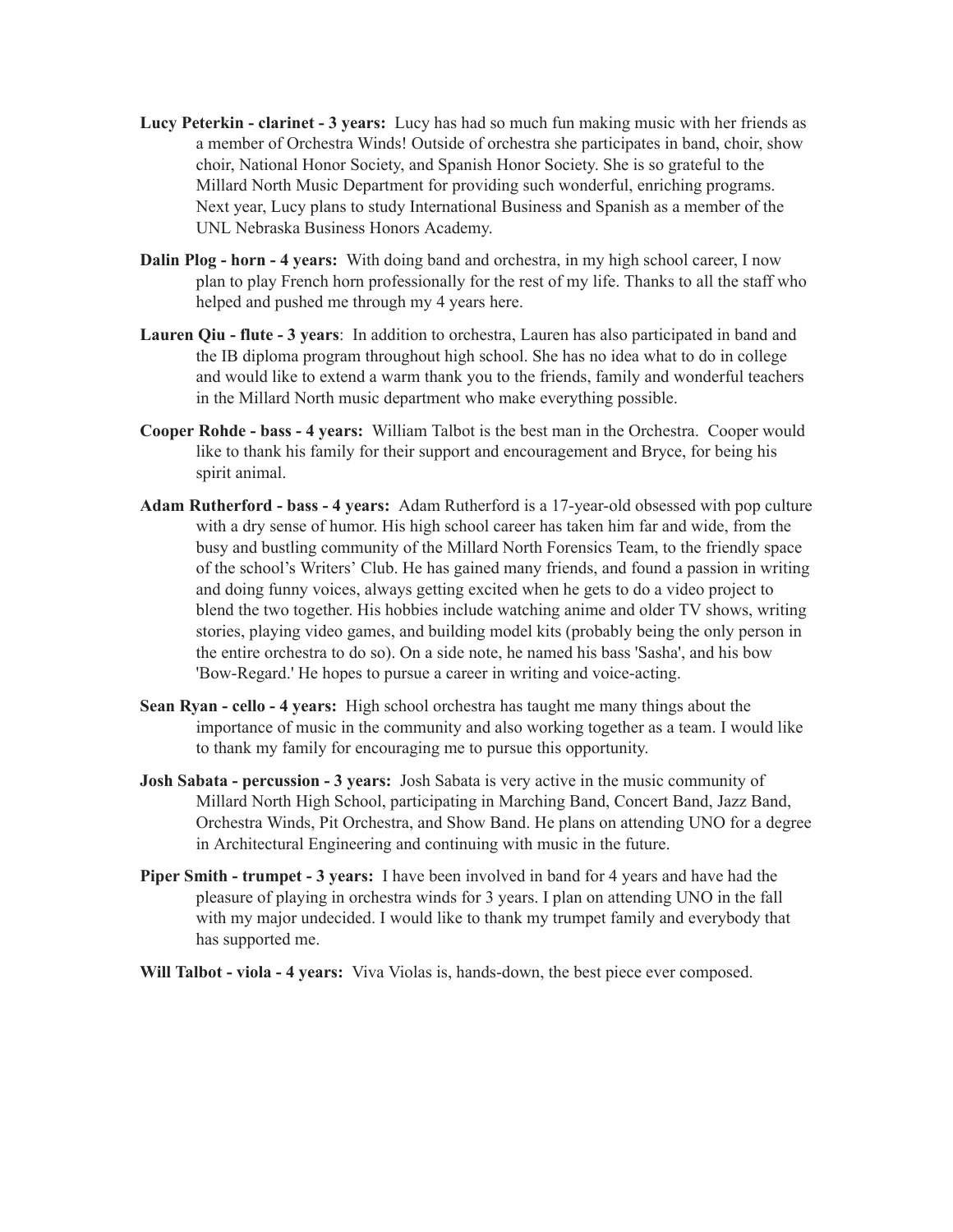- **Emma** Ulrich flute 3 years: Emma Ulrich has been involved in band and orchestra throughout high school, and is very thankful to have been a part of such a welcoming, inclusive environment. After high school, she hopes to pursue an education in biology and Spanish, while continuing to participate in music. She would like to thank all of her friends and instructors that have contributed to her great experiences in the MN music department!
- **Jacob Van Riesen cello/tuba 4 years:** I am a senior here at Millard north and have been involved in orchestra for 4 years. Freshman year I played cello but now I am a part of the orchestra winds and play Tuba. I plan to attend Metropolitan Community College in the fall for carpentry and will go to UNL after in order to obtain a degree in construction management.
- **Kirsten Wandrey cello 4 years:** Kirsten has been in orchestra since 4th grade, and has also participated in tennis, Journalism, National Honors Society, Mustang Mentoring Program, Senior Class Board, show choir roadie, and One-Act crew. She plans to attend UNL and major in Journalism in the fall.
- **Gabriella Waters viola 4 years:** Ella has been playing the viola for a total of almost seven years, and the reasoning for that sums up to their passion for music and the support of others in their life. Ever since they first had Mrs. Martinez as a conductor, Ella knew that they would continue to play throughout high school. Creating art and experiencing other's art has been- and will continue to be- one of their favorite things. Help out a future potentially-starving artist; consider buying their art! Check out @altoaero on Twitter!
- **Kelson Welker cello 4 years:** Kelson has played cello since 6th grade. He takes private lessons and has participated in soccer all 4 years of high school. He plans on enrolling in the engineering program at UNL this fall.
- **Alexa Wildy viola 4 years:** Alexa Wildy plans to study mechanical engineering at KU. She has participated in the MNHS orchestra for four years and would like to thank her family.
- **Shreya Yadav violin** 4 **years:** Shreya Yadav has played the violin all throughout high school, along with being a varsity debater, piano player, IB student, and dance teacher. She plans to pursue a degree in Literature while being on the PreHealth track to become a doctor. Shreya would love to thank her family for being loving and supportive throughout high school when she needed it most. She would also like to thank the MN Music program for a wonderful experience and Mrs. Martinez for being a great mentor, director, and friend.
- **Jamie Youn cello 4 years:** Jamie has been a part of Millard North orchestra for all four years of high school. She is involved in the International Baccalaureate program, along with Senior Class Board and the Mustang Mentoring Program among many others. Jamie plans to attend the University of Notre Dame next fall.

# Thank You Seniors!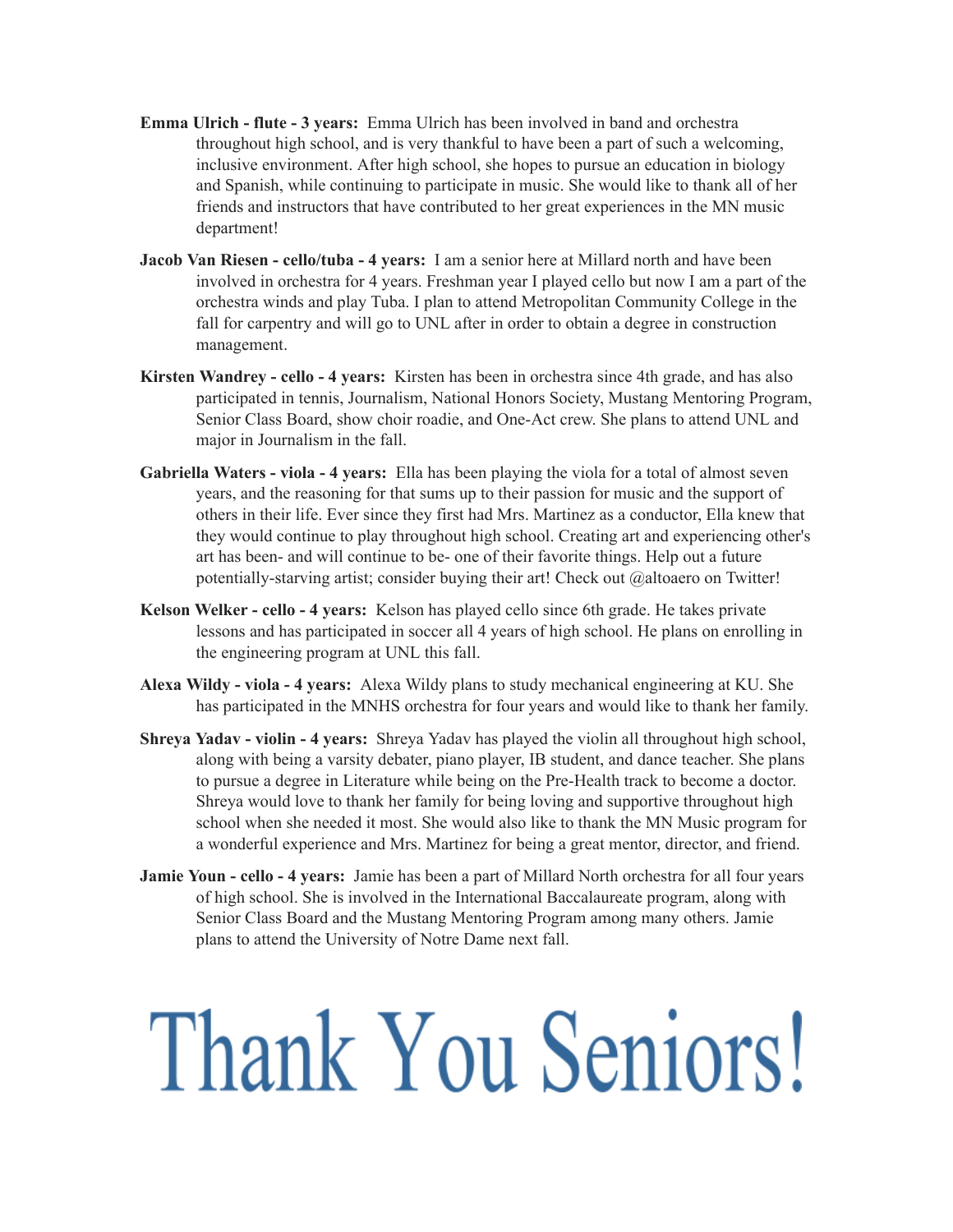#### **MNHS Music Department**

Debbie Martinez, Director of Orchestras Craig Mathis, Assistant Director of Bands and Orchestras Ryan Placek, Director of Bands Megan Tantillo, Director of Vocal Activities Kimberly Pearce, Accompanist

#### **MNHS Administration Team**

Mr. Brian Begley – Principal Mrs. Mary Bayne – Assistant Principal Mr. Aaron Bearinger – Assistant Principal Mr. Casey Lundgren – Assistant Principal Mrs. Susan Marlatt – Assistant Principal Mr. Chad Zimmerman – Assistant Principal/Activities Director

#### **MPS Board of Education**

Mike Pate, President Linda Poole, Vice-President Amanda McGill Johnson, Secretary Dave Anderson, Treasurer Mike Kennedy, Board Member Stacy Jolley, Board Member Dr. Jim Sutfin, Superintendent

*The district respectfully requests that any audio or video recording made of this performance be for personal use only and not be posted to a public website. Posting to a public website violates copyright law and the licensing agreement that covers the music contained in this performance. The District's license does not authorize the broadcasting, telecasting, or transmission or retransmission by wire, Internet, website, or other media.*

| Date                  | <b>Time</b>         | Event                                                                         | Location               |
|-----------------------|---------------------|-------------------------------------------------------------------------------|------------------------|
| $4 - 10$              | 7:50 PM             | District Music Contest (large ensemble competition<br>required for 1st hour)  | <b>Burke HS</b>        |
| $4 - 13$              | 8AM-3PM             | District Music Contest - solos and small ensembles                            | Beveridge MS           |
| $4 - 27$              | 10 AM-Noon          | <b>Mustang String Studio</b>                                                  | <b>MNHS Music Wing</b> |
| $5 - 4$               | 1 PM                | MN Orch performs at Oakview (required for<br>seniors)                         | Oakview Mall           |
| $5-9$                 | 5 PM                | MN Music Awards Night                                                         | Lecture Halls          |
| $5 - 11$              | 7 AM-Noon           | ASTA Young Orch. Festival (req. $9th$ grade only)                             | Millard South HS       |
| $5 - 25$              | 5 PM                | MN Orch performs at Graduation (required for 1st)<br>and 2nd hour orchestras) | Baxter Arena           |
| $7-15$ thru<br>$7-19$ | $6-9$ PM            | MPS Summer String Studio Camp (high-school<br>level orchestra camp)           | <b>MNHS</b>            |
| March 2020            | <b>Spring Break</b> | MNHS Orchestra Trip!                                                          | <b>TBA</b>             |

#### **UPCOMING MNHS ORCHESTRA EVENTS:**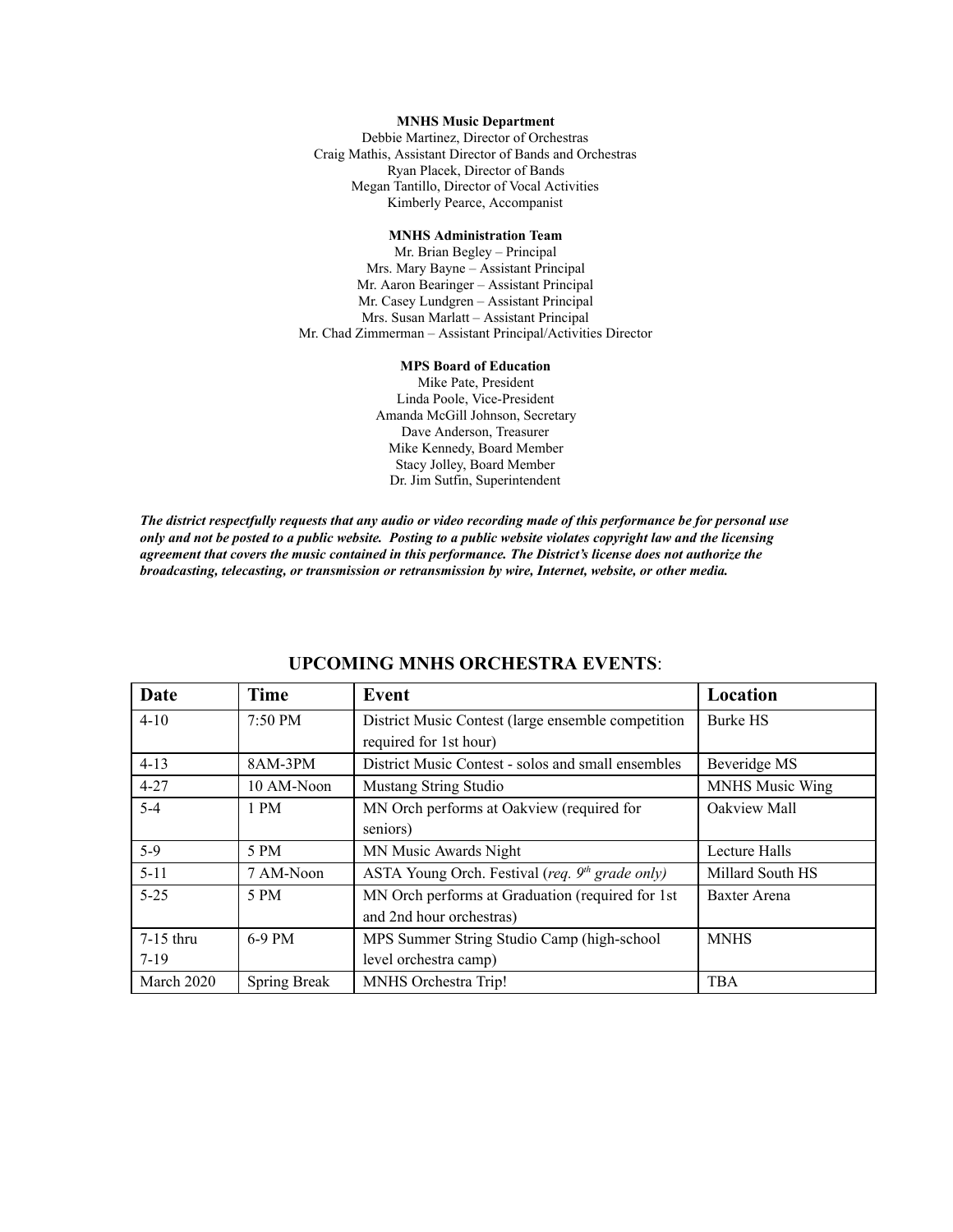#### **Philharmonic Orchestra**

#### **Violin A**

Ella Baustert Anvitha Boosani\* Ana Carmichael Aidan Coniglio Sanjana Das Brooklyn Johnson Whitney Jung Azumi Kuchma\* Gayatri Pradeep Arjun Ramesh\* Kristine Roberts\* Christian Vihstadt\* Adithya Vinod Kheely Warren Roan Young Jalan Zhu

*\* = Orchestra Leadership Team/Class Presidents*

**Violin B**

Abby Adams-Spitzer Shruti Agrawal Bavishya Bachu Erika Centi Haresh Chandrasekar Jessica Cunliffe Niharika Devaraju Izzy Good\* Apurva Hari\* Jack Hughes Sachi Lele\* Rishi Manoj Manogna Muktineni\* Arjun Nair Sun-Hee Park Valeria Ramirez Jasmine Russell Lacie Smith

#### **Viola**

Ethan Aughe Katie Clayton Zane Colgan Ananya Dishong\* Lilly Doeppers\* Abby Flaugh\* Carson Keene Ben Lynch Manali Mukherjee Shreeya Shapkota Korbin Welker\* Rose Westerman

#### **Cello**

Pranavi Athota\* Audrey Cherek\* Aaron Collins Collette Feagins\* Ben Fritz Austin Glasgow\* Melody Hong\* Rory Jiang\* Jurzy Kaeding Varsha Kethu Donovan Lane Alyssa Lutzow Jeff Luzum\* Brendan McCauley Kylie Schweers Blane Wheeler

#### **Bass**

Maddie Bair Prithwish Dasgupta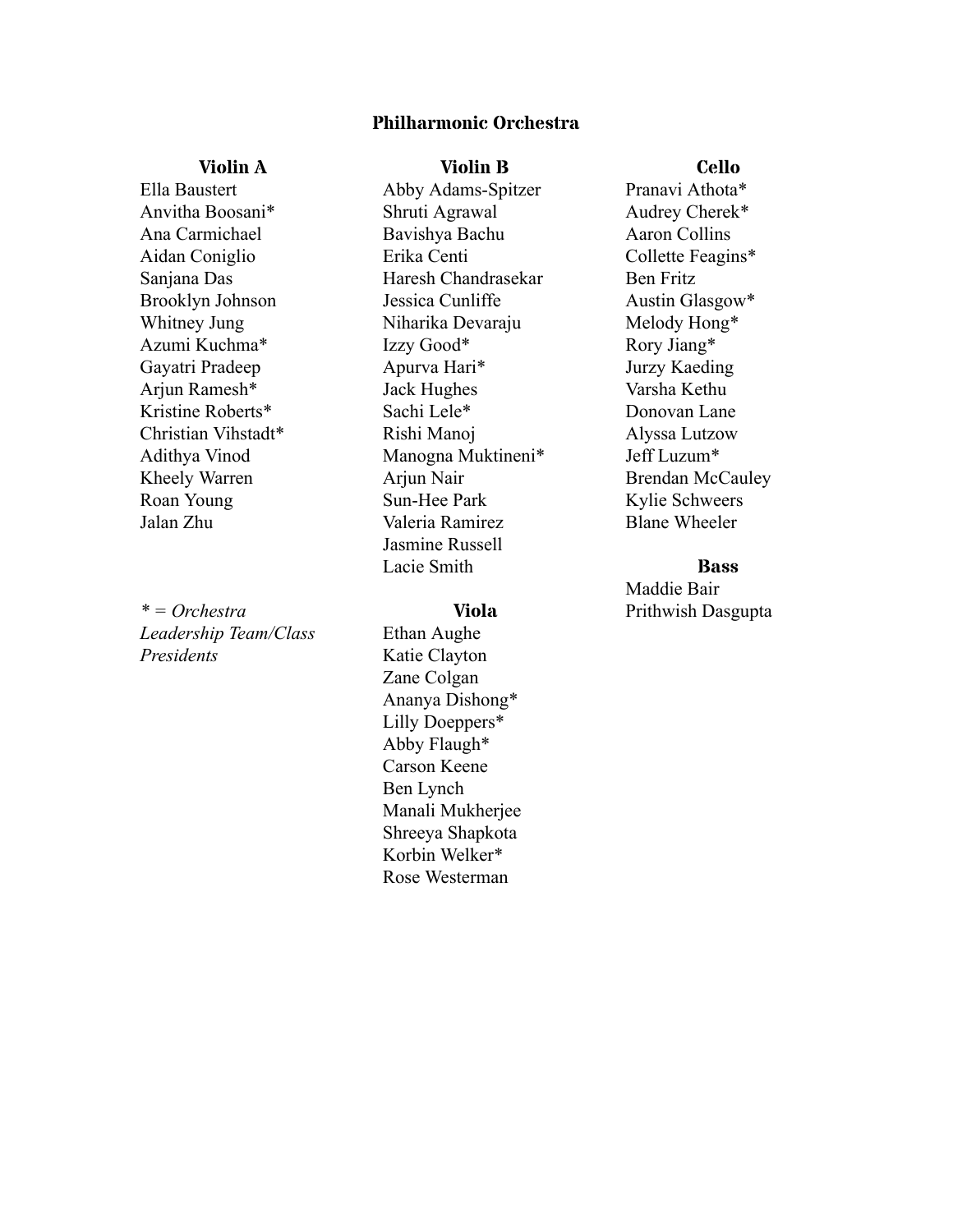#### **2 nd Hour Symphony Orchestra**

#### **Violin A**

Sushmitha Chandrasekaran Ariana Dykhouse Lizzy Eason\* Katie Fulkerson Robyn Handley\* Grace Klinefelter\* Samantha Lu Ashlie Mendoza\* McKenna Phillips Chaitra Pirisingula Vaughn Purcell Arjun Sakthi Tarun Sivakumar Kenzie Spigner\* Varshini Thyagarajan Olivia Twedt Rebecca Wright Michelle Zhu

#### **Flute**

Ava Fagan Esther Samuel Dezi Gaver Ananya Sivashanker

#### **Clarinet**

Hailey Revord Nicole Wandrey Isaac Wardyn

#### **Bass Clarinet**

Brooke Myers

#### **Violin B**

T. J. Beacham\* Isabelle Berlin Jillian Bunjer\* Maya Elting Chris Henderson Molly Hosch-Hill Navya Khandavalli Cole Lao\* Derek Larsen Michael Mbowa Miranda McDaniel Ryan Mendez Rylen Neubauer Oliver Niu\* Jaina Olari Jayadeep Peddyreddy Hannah Serhan

#### **Viola**

Paul Bierman Moriah Friesen Davis Hill\* Ava Infante\* Kaedyn Niemeyer\* Matan Shapiro Ananya Sivashanker Victor Thoms\* Arya Volvoicar Ella Waters

**Bassoon** Jared Gerhardt

**Horn** Autumn Givehand **Cello**

Kaitie Beccard \* Ella Benson Tess Crowell Dexton DeTienne Brayden Gill Autumn Givehand Gabby Hiatt\* Asher Jerald-Mends Julia Loneman Anissa Martin Nathan McCoy Rylie Mendez A.J. Newsome\* Isaac Osmanson\* Shruti Pradeep Anders Rosoy Sean Ryan Varun Sivakumar Amelia Tesch

#### **Bass**

Abigail Demson Kieffer Holder

**Trumpet** Ness Paseka

Tony Rinn Justice Goeser

**Trombone** Francesca Kerkhofs

#### **Percussion**

Kira Belik Brandon Carlson Bryan Schuetz

*\* = Orchestra Leadership Team/Class Presidents*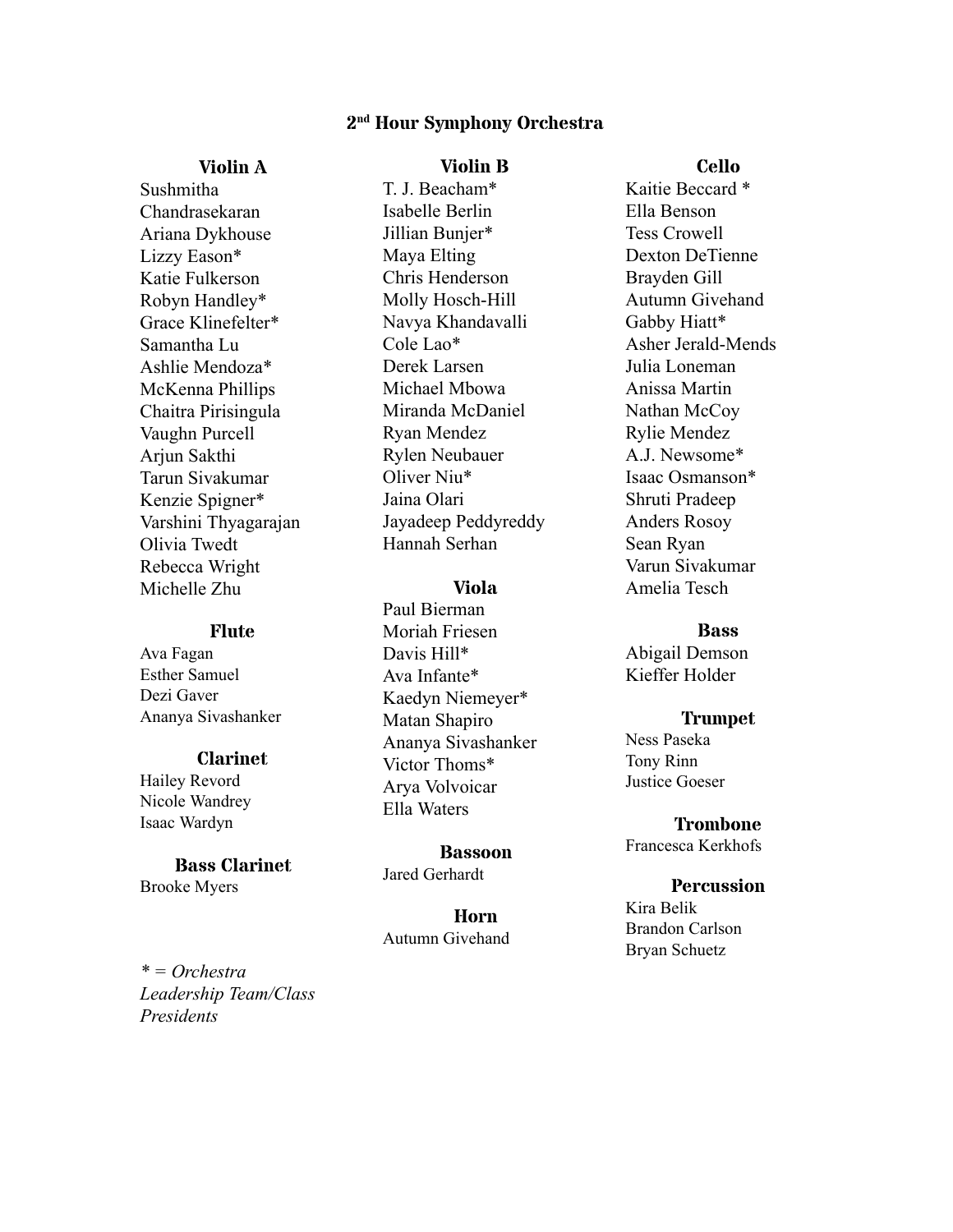#### **1 st Hour Symphony Orchestra**

#### **Violin I**

Ethan Chen\* Rachel Folts Danielle Glasgow Matthew Halbur\* Sarah Lee Mara Matache Elizabeth Nielsen\* Gracie Schweers Juhi Thakker\* Elaine Whetstine Felicia Xiong Joseph (Joey) Zhong

#### **Flute**

Emma Ulrich Lauren Qiu Ruike Liang Alice Young

#### **Clarinet**

Lucy Peterkin Caroline Mattern Justin Morrow

#### **Bass Clarinet**

Elyse Thiel

#### **Bassoon**

Casper Muessigmann Ellie Siebe-Walles

*\* = Orchestra Leadership Team/Class Presidents*

#### **Violin II**

Annalisa Centi Brandon Gardner Liyang Guo Francesca Kerkhofs Sree Kolli\* Rianna Kopcho Allison Louthan Brenna Monaghan\* Anjali Nooka\* Niheala Ponnatha Kashish Poore Shreya Yadav\*

#### **Viola**

Gretchen Braak Michelle Kim Justin Le Cara Lund\* Shivani Mudhelli\* Jack Neville Will Talbot\* Alexa Wildy Addison Williams\*

#### **Horn**

Dalin Plog Abby Siebe-Walles Ian Parmley Elijah Wagoner

#### **Trumpet**

Gracie Fagan Allie Guido Megan Townsend Piper Smith

#### **Cello**

Anusha Deshpande Logan Dunlop\* Carl Olson\* Orion Shnayder Abby Siebe-Walles Kirsten Wandrey Kelson Welker Shresht Yadav Jamie Youn\*

#### **Bass**

Shaunak Datta Bryce Herrington Ian Klimowicz Cooper Rohde Adam Rutherford Nicole Wandrey

#### **Trombone**

Zach Krausman Christian Lund Emma Houfek

#### **Tuba**

Jacob Van Riesen

#### **Percussion**

Campbell Haasch Amelia Holt Josh Sabata Lauren Woodard